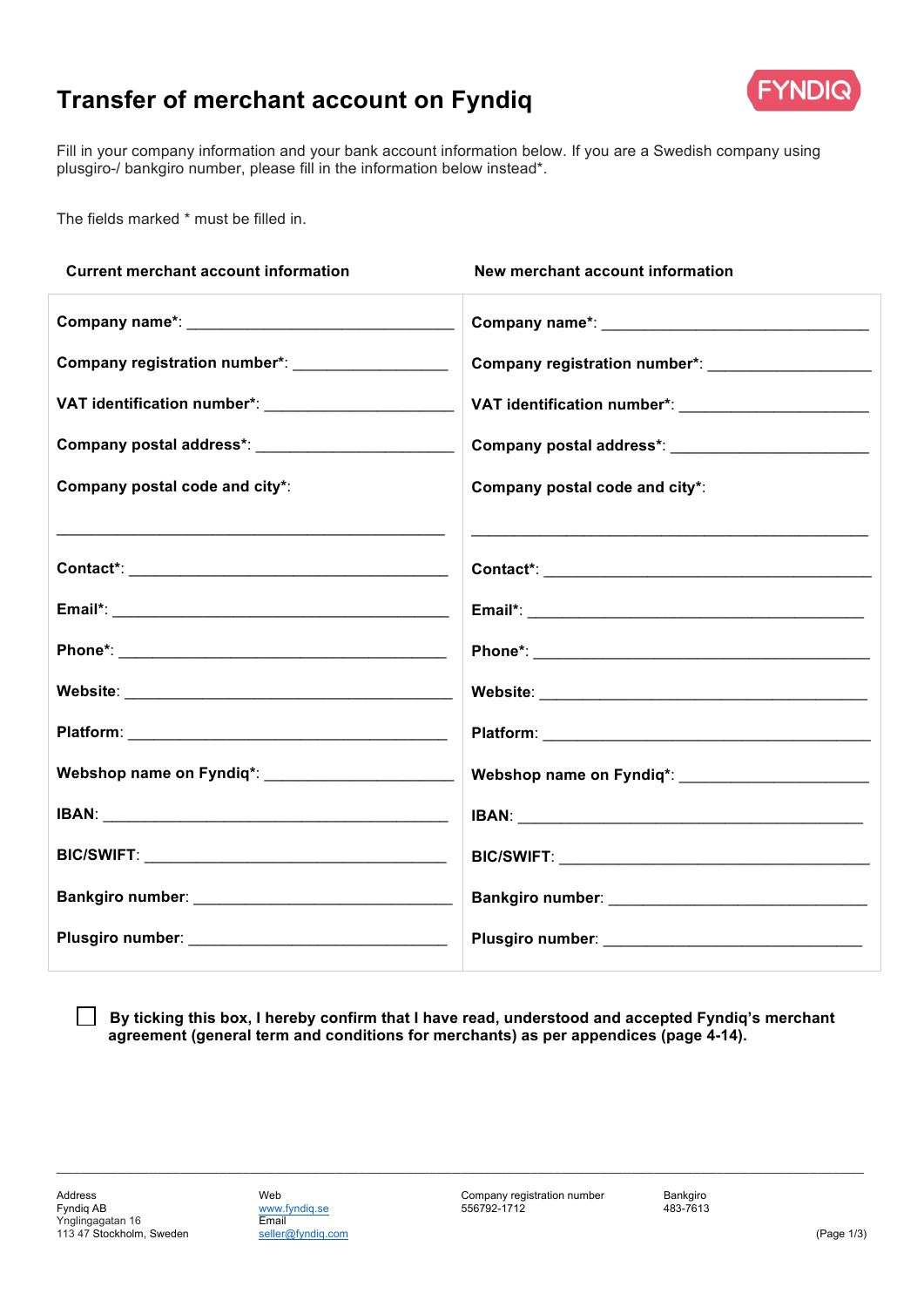# **Transfer of merchant account on Fyndiq (cont.)**



| (if necessary to sign for the company)                                                                             |  |
|--------------------------------------------------------------------------------------------------------------------|--|
| (if the form isn't signed by the company signatory, the proxy must be attached, see instructions on the next page) |  |
|                                                                                                                    |  |
|                                                                                                                    |  |
|                                                                                                                    |  |

**Email a signed form and an attested copy of the ID document by company signatory to seller@fyndiq.com** *(see instructions on the attestation on the next page)*

Your bank account information will be updated as soon as we have handled this form.

*\_\_\_\_\_\_\_\_\_\_\_\_\_\_\_\_\_\_\_\_\_\_\_\_\_\_\_\_\_\_\_\_\_\_\_\_\_\_\_\_\_\_\_\_\_\_\_\_\_\_\_\_\_\_\_\_\_\_\_\_\_\_\_\_\_\_\_\_\_\_\_\_\_\_\_\_\_\_\_\_\_\_\_\_\_\_\_\_\_\_\_\_\_\_\_\_\_\_\_\_\_\_\_\_*